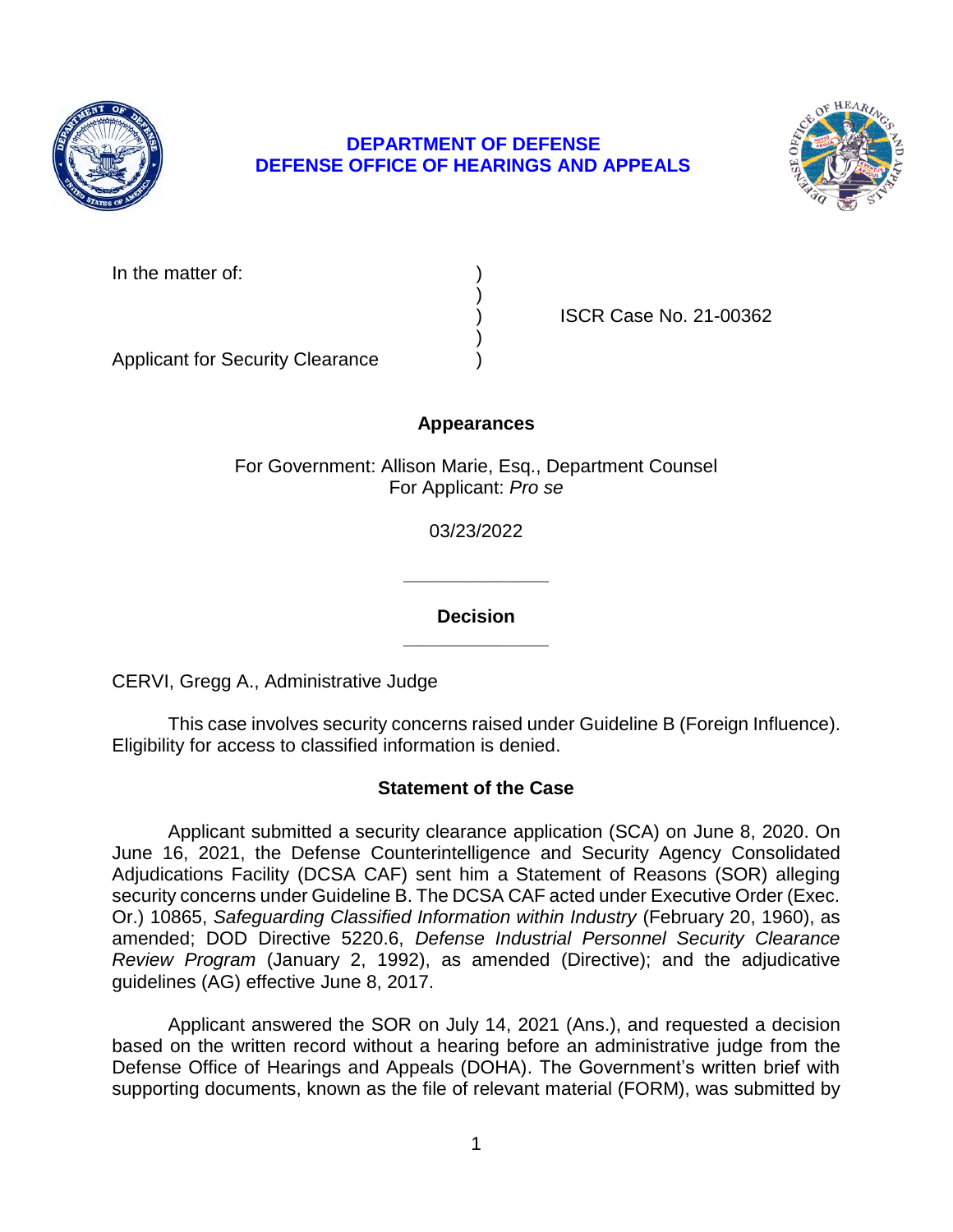Department Counsel on August 24, 2021. A complete copy of the FORM was provided to Applicant, who was afforded an opportunity to file objections and submit material to refute, rebut, or mitigate the security concerns. Applicant received the FORM on August 30, 2021. The case was assigned to me on November 9, 2021. On March 4, 2022, he submitted his spouse's Certificate of Naturalization, which is admitted into evidence as Applicant Exhibit (AE) A, without objection. No further response to the FORM or documents were submitted. Government Exhibits (GE) 1 through 6 are admitted into evidence without objection.

### **Procedural Ruling**

### **Request for Administrative Notice**

 Department Counsel requested that I take administrative notice of certain facts about the Islamic Republic of Pakistan, as included in the record in GE 6. Applicant did not object. I have taken administrative notice of facts contained in GE 6, updated and expanded them via publicly available government websites, and summarized them below.

### **Islamic Republic of Pakistan**

 Pakistan is a haven for numerous Islamist extremist and terrorist groups, and successive Pakistani governments are widely believed to have tolerated and even supported some of them as proxies in Pakistan's historical conflicts with its neighbors. Terrorists have targeted U.S. diplomats and diplomatic facilities in the past. Kidnapping is a concern throughout Pakistan, and extremist groups and criminals have targeted business owners and prominent families to finance terror operations. U.S. citizens have been kidnapped in other countries and held in Pakistan.

U.S. policy is to assist the creation of a more stable, democratic, and prosperous Pakistan, and has given billions in assistance. However, since the revelation that Al Qaeda leader Osama bin Laden had enjoyed years-long refuge in Pakistan, the U.S. suspended security assistance in 2018, with few exceptions. Pakistan remains a safe harbor for regionally focused terrorist groups.

 In a 2011 report to Congress, the Office of the National Counterintelligence Executive reported that sensitive U.S. economic information and technology are targeted by the intelligence services, private sectors, academic research institutions, and citizens of dozens of countries, including Pakistan. In 2019, the U.S. Director of National Intelligence testified to "Pakistan's recalcitrance in dealing with militant groups" and predicted that Pakistan will continue to threaten U.S. interests "by deploying new nuclear weapons capabilities, maintaining its ties to militants, restricting counterterrorism cooperation, and drawing closer to China."

 killings by the government or its agents; torture and cases of cruel, inhuman, or degrading treatment or punishment; arbitrary detention and harsh or life-threatening prison Significant human rights issues remain in Pakistan, including unlawful or arbitrary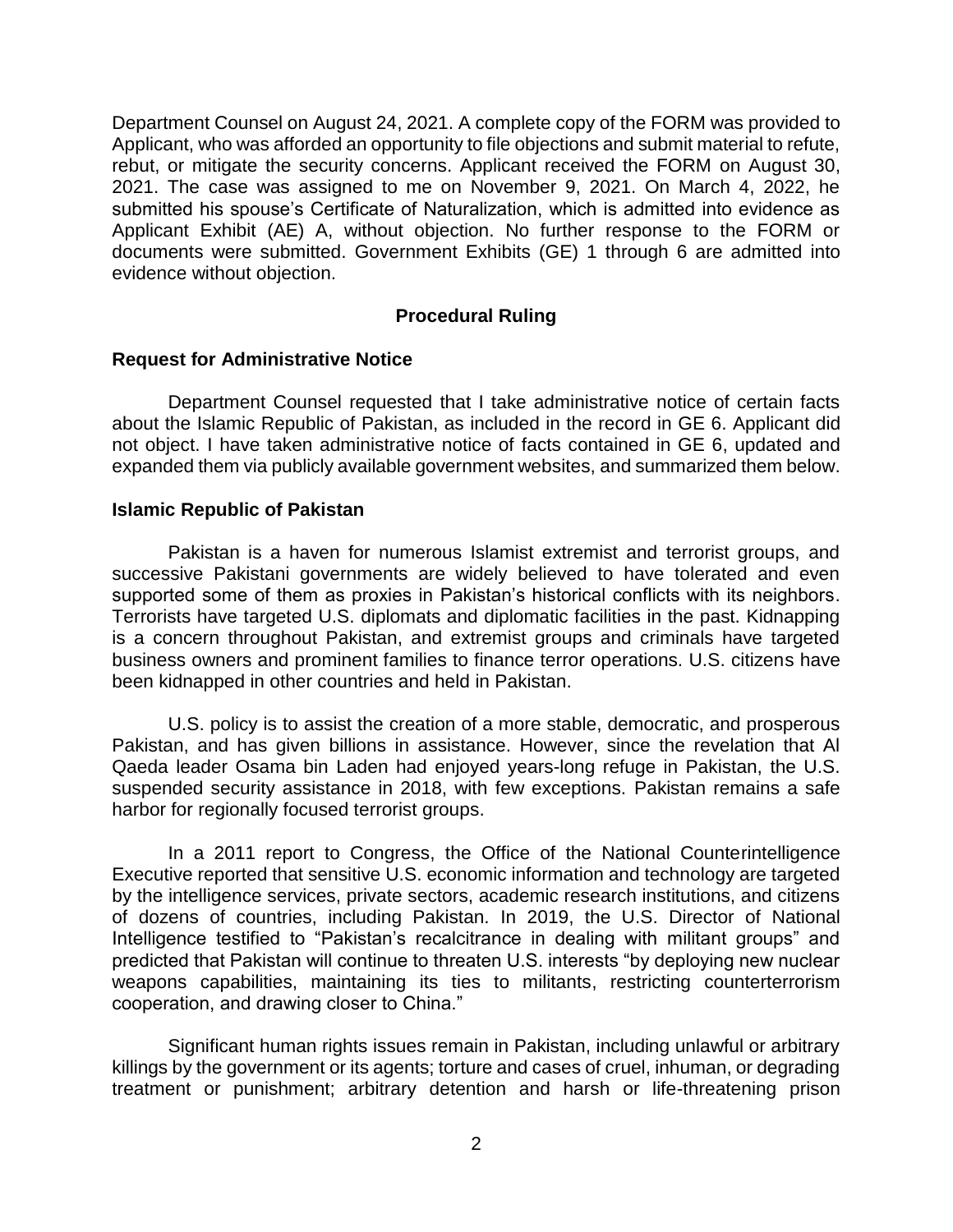conditions; political prisoners; politically motivated reprisal against individuals located restrictions on free expression and the press; government interference with peaceful assembly; severe restrictions on religious freedom; corruption and crimes against personal and religious freedoms, and ethnic minorities. There is a lack of governmental outside the country; arbitrary and unlawful government interference with privacy; serious accountability, and government officials were rarely punished for human rights abuses.

 The U.S. Department of State issued a level 3 advisory ("reconsider travel") for Pakistan on February 7, 2022, due to terrorism and sectarian violence. Additionally, locations for terrorism directed at or affecting official U.S. Government interests. Department of State assessed Islamabad, Peshawar, and Lahore as being critical-threat

#### **Findings of Fact**

 Applicant is 27 years old. He has been employed by a defense contractor as a technical support engineer since May 2020. He was married in Pakistan in January 2017, and provided financial support for his spouse until she could relocate to the U.S. He has no children. He earned a bachelor's degree in May 2017. He has never held a security clearance.

 The SOR alleges that Applicant's spouse is a Pakistani citizen residing in the United States, and his grandmother and in-laws are citizens and residents of Pakistan. Applicant admitted the SOR allegations with explanations.

Applicant was born in Pakistan and his parents, who are naturalized U.S. citizens, brought him to the U.S. in 2012, just before his 18<sup>th</sup> birthday. He automatically became a U.S. citizen by law since he resided with his parents. He is also a citizen of Pakistan.

 In 2016, Applicant applied for and obtained a Pakistani National Identity Card for Overseas Pakistanis (NICOP). He used his Pakistani passport to travel to Pakistan in 2009 and 2015 to visit family, and to apply for a marriage certificate in Pakistan. He used his U.S. passport and his NICOP card to travel to Pakistan in 2017 to marry, and in 2018 and 2019. When traveling to Pakistan, he visited with his grandmother and since marrying, his in-laws. In 2019, he also traveled to Turkey and to Saudi Arabia for a religious pilgrimage with his parents, sister, and spouse.

Applicant's spouse became a naturalized U.S. citizen on March 1, 2022 and they reside together in the U.S. It is unclear how he met his spouse. His grandmother is an unemployed citizen and resident of Lahore, Pakistan. Applicant visited with her when he traveled to Pakistan. He noted in his answer to the SOR, that his contact with her is "very casual and limited to greetings, asking how she is doing, and in return she does the same." She is unfamiliar with his job and has not asked about his employment. His inlaws are also citizens and residents of Lahore, Pakistan. He interacts with his father-inlaw quarterly, or about three to four times per year. He listed his interactions with his grandmother and mother-in-law in his SCA as monthly. He claims his grandmother and in-laws have not inquired about his employment, and he is unaware of their employment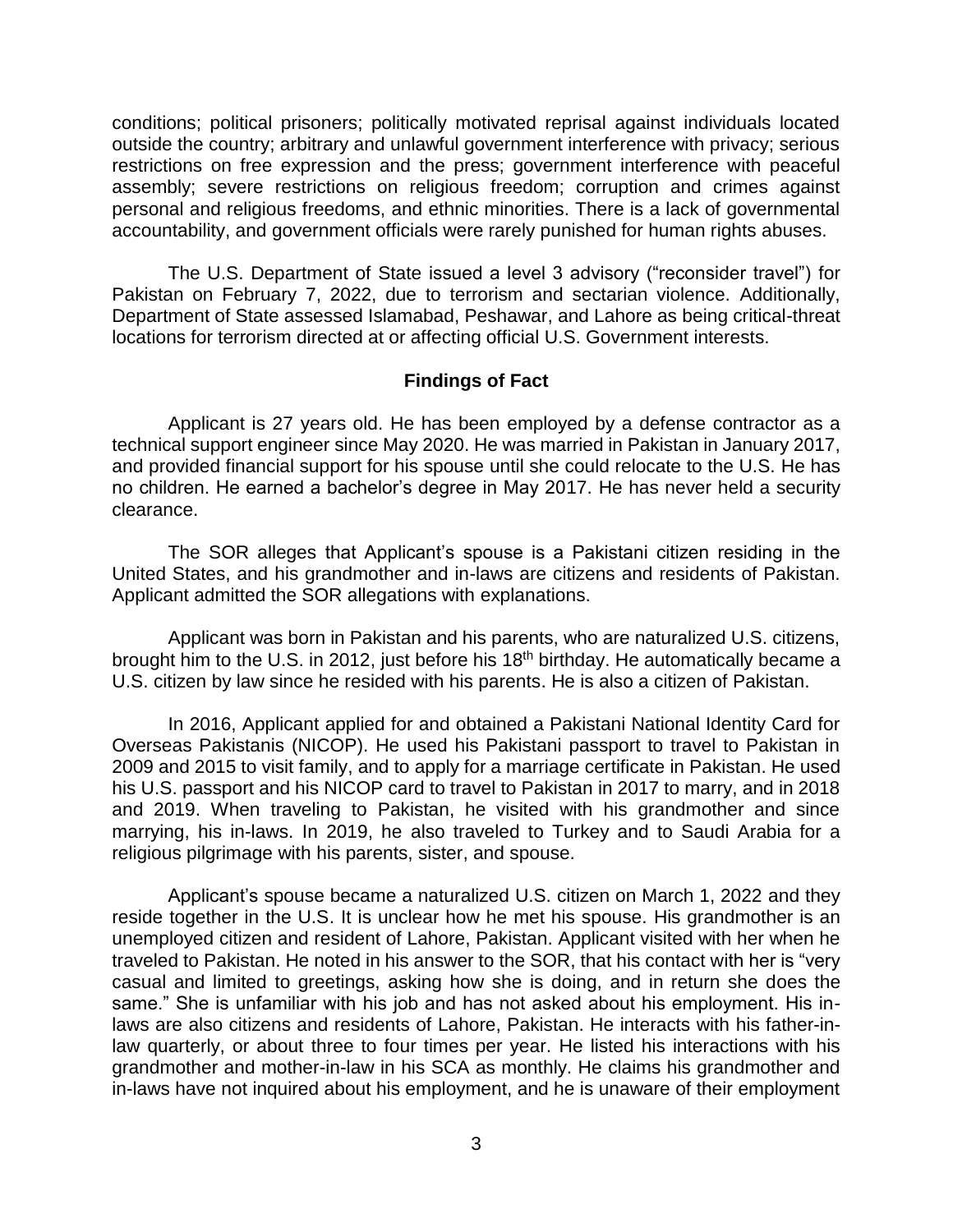history, including contacts, service, or previous employment with the Pakistani government. His father-in-law is currently self-employed in the clothing wholesale business.

 Applicant did not provide documentary evidence of his financial status, community involvement, employment performance, or personal and professional character, nor was I able to make relevant inquiries that I would have made in a hearing environment.

#### **Policies**

 "[N]o one has a 'right' to a security clearance." *Department of the Navy v. Egan*, 484 U.S. 518, 528 (1988). As Commander in Chief, the President has the authority to "control access to information bearing on national security and to determine whether an individual is sufficiently trustworthy to have access to such information." *Id.* at 527. The President has authorized the Secretary of Defense or his designee to grant applicants eligibility for access to classified information "only upon a finding that it is clearly consistent with the national interest to do so." Exec. Or. 10865 § 2.

 National security eligibility is predicated upon the applicant meeting the criteria contained in the adjudicative guidelines. These guidelines are not inflexible rules of law. Instead, recognizing the complexities of human behavior, an administrative judge applies these guidelines in conjunction with an evaluation of the whole person. An administrative administrative judge must consider a person's stability, trustworthiness, reliability, discretion, character, honesty, and judgment. AG ¶ 1(b). judge's overarching adjudicative goal is a fair, impartial, and commonsense decision. An

 The Government reposes a high degree of trust and confidence in persons with access to classified information. This relationship transcends normal duty hours and endures throughout off-duty hours. Decisions include, by necessity, consideration of the possible risk that the applicant may deliberately or inadvertently fail to safeguard classified information. Such decisions entail a certain degree of legally permissible extrapolation about potential, rather than actual, risk of compromise of classified information.

 Clearance decisions must be made "in terms of the national interest and shall in no sense be a determination as to the loyalty of the applicant concerned." Exec. Or. 10865 § 7. Thus, a decision to deny a security clearance is merely an indication the applicant has not met the strict guidelines the President and the Secretary of Defense have established for issuing a clearance.

 Initially, the Government must establish, by substantial evidence, conditions in the personal or professional history of the applicant that may disqualify the applicant from being eligible for access to classified information. The Government has the burden of establishing controverted facts alleged in the SOR. *Egan*, 484 U.S. at 531. "Substantial evidence" is "more than a scintilla but less than a preponderance." *See v. Washington Metro. Area Transit Auth.*, 36 F.3d 375, 380 (4th Cir. 1994). The guidelines presume a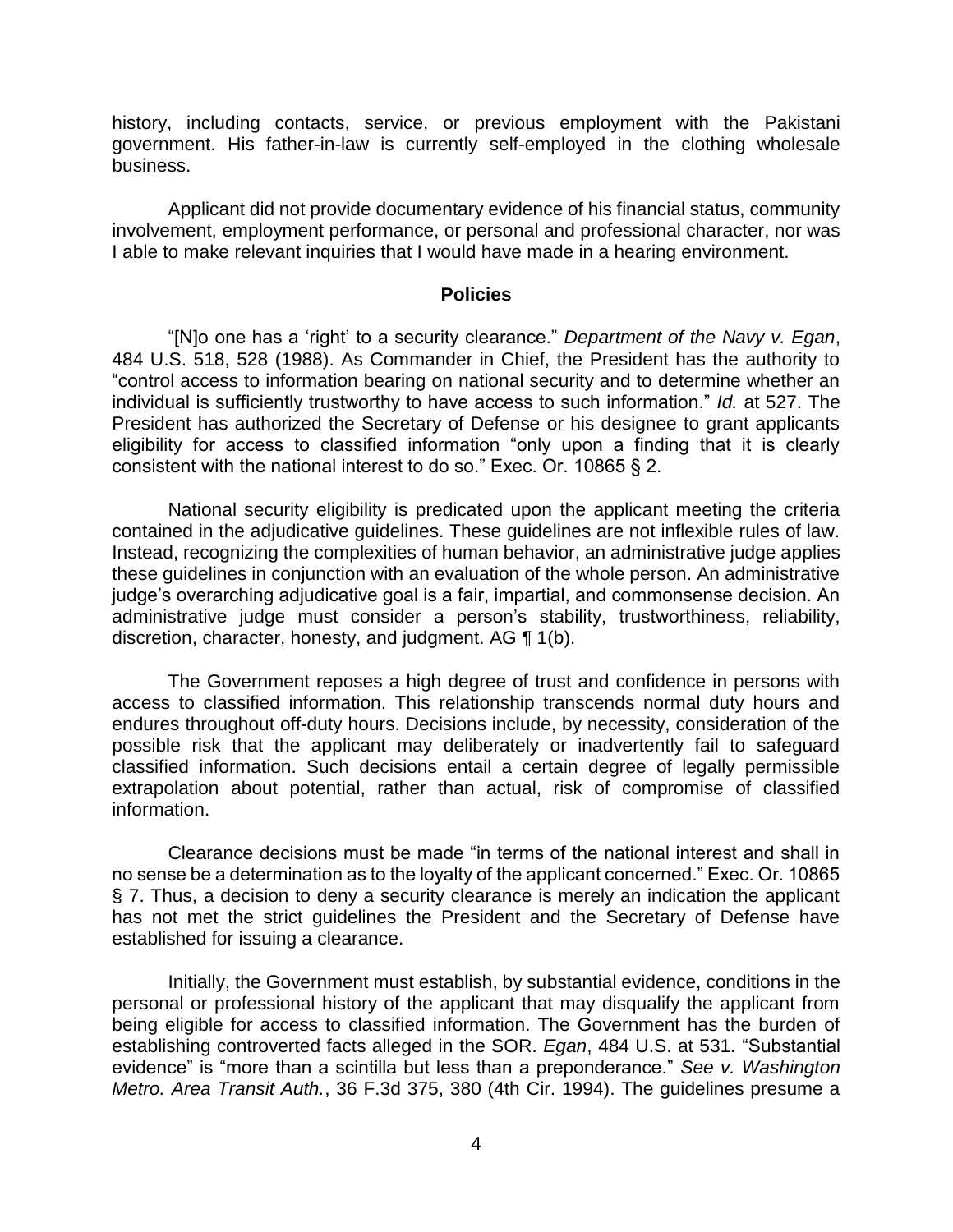nexus or rational connection between proven conduct under any of the criteria listed therein and an applicant's security suitability. *See, e.g.,* ISCR Case No. 12-01295 at 3 (App. Bd. Jan. 20, 2015).

 Once the Government establishes a disqualifying condition by substantial evidence, the burden shifts to the applicant to rebut, explain, extenuate, or mitigate the facts. Directive ¶ E3.1.15. An applicant has the burden of proving a mitigating condition, and the burden of disproving it never shifts to the Government. *See, e.g.,* ISCR Case No. 02-31154 at 5 (App. Bd. Sep. 22, 2005).

An applicant "has the ultimate burden of demonstrating that it is clearly consistent with the national interest to grant or continue his security clearance." ISCR Case No. 01- 20700 at 3 (App. Bd. Dec. 19, 2002). "[S]ecurity clearance determinations should err, if they must, on the side of denials." *Egan*, 484 U.S. at 531; *see,* AG ¶ 1(d).

### **Analysis**

### **Guideline B, Foreign Influence**

 The SOR alleges that Applicant's spouse is a citizen of Pakistan residing in the Pakistan (SOR  $\P$ ] 1.a-1.d). The security concern under this guideline is set out in AG  $\P$ U.S., and his grandmother, father-in-law, and mother-in-law are citizens and residents of 6:

Foreign contacts and interests, including, but not limited to, business, financial, and property interests, are a national security concern if they result in divided allegiance. They may also be a national security concern if they create circumstances in which the individual maybe manipulated or induced to help a foreign person, group, organization, or government in a way inconsistent with U.S. interests or otherwise made vulnerable to pressure or coercion by any foreign interest. Assessment of foreign contacts and interests should consider the country in which the foreign contact or interest is located, including, but not limited to, considerations such as whether it is known to target U.S. citizens to obtain classified or sensitive information or is associated with a risk of terrorism.

The following disqualifying conditions under this guideline are relevant:

AG ¶ 7(a): contact, regardless of method, with a foreign family member, business or professional associate, friend, or other person who is a citizen of or resident in a foreign country if that contact creates a heightened risk of foreign exploitation, inducement, manipulation, pressure, or coercion; and

AG ¶ 7(b): connections to a foreign person, group, government, or country that create a potential conflict of interest between the individual's obligation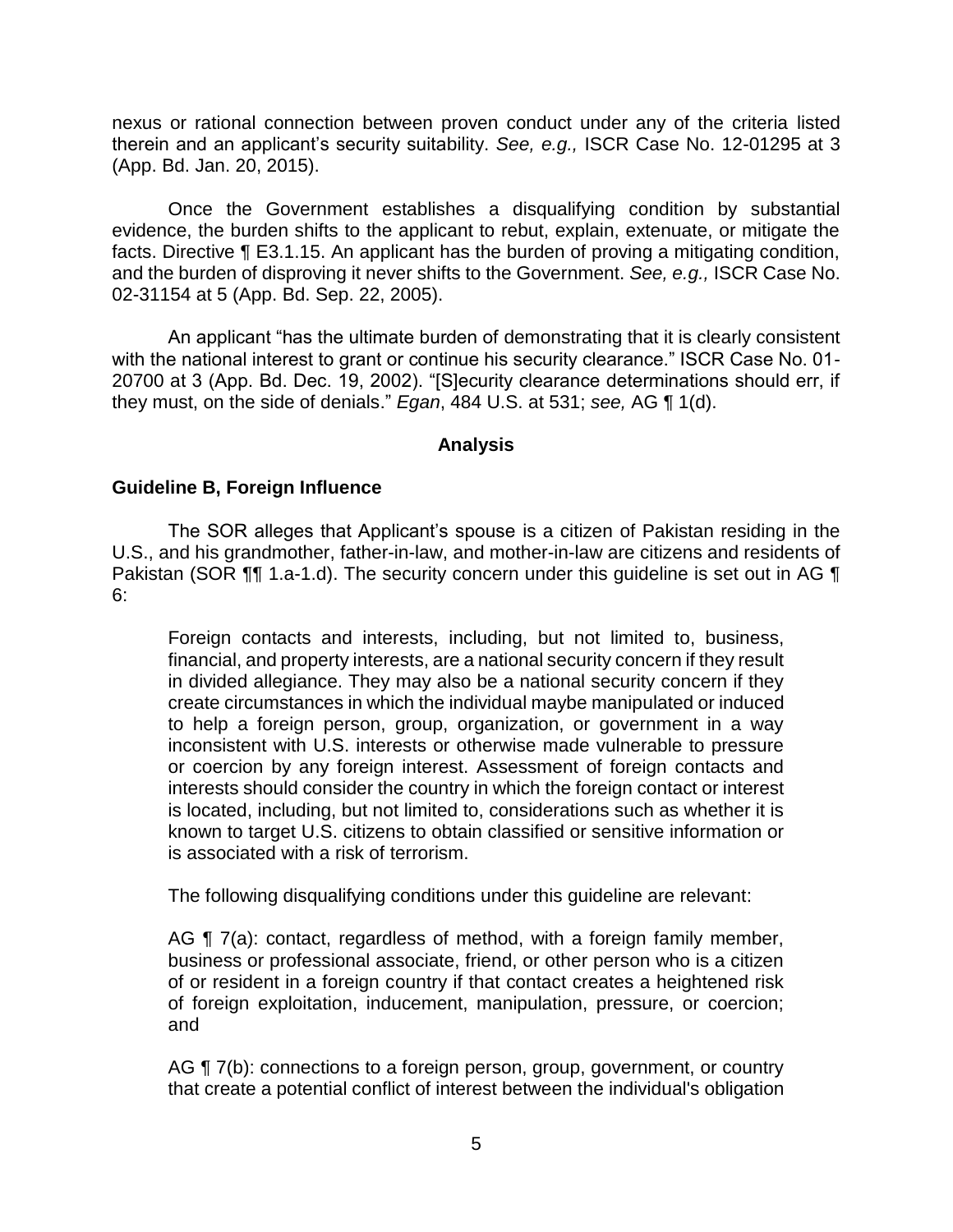to protect classified or sensitive information or technology and the individual's desire to help a foreign person, group, or country by providing that information or technology.

 "[T]he nature of the foreign government involved and the intelligence-gathering history of that government are among the important considerations that provide context for the other record evidence and must be brought to bear on the Judge's ultimate conclusions in the case. The country's human rights record is another important consideration." ISCR Case No. 16-02435 at 3 (May 15, 2018).

When family ties are involved, the totality of an applicant's family ties to a foreign country as well as each individual family tie must be considered. ISCR Case No. 01- 22693 at 7 (App. Bd. Sep. 22, 2003). [T]here is a rebuttable presumption that a person has ties of affection for, or obligation to, the immediate family members of the person's spouse. ISCR Case No. 01-03120, 2002 DOHA LEXIS 94 at \* 8 (App. Bd. Feb. 20, 2002); *see also* ISCR Case No. 09-06457 at 4 (App. Bd. May 16, 2011). Applicant has not rebutted this presumption.

 Guideline B is not limited to countries hostile to the United States. "The United States has a compelling interest in protecting and safeguarding classified information from any person, organization, or country that is not authorized to have access to it, regardless of whether that person, organization, or country has interests inimical to those of the United States." ISCR Case No. 02-11570 at 5 (App. Bd. May 19, 2004).

 Furthermore, "even friendly nations can have profound disagreements with the United States over matters they view as important to their vital interests or national security." ISCR Case No. 00-0317 (App. Bd. Mar. 29, 2002). Finally, we know friendly nations have engaged in espionage against the United States, especially in the economic, scientific, and technical fields. Nevertheless, the nature of a nation's government, its relationship with the United States, and its human-rights record are relevant in assessing the likelihood that an applicant's family members are vulnerable to government coercion. The risk of coercion, persuasion, or duress is significantly greater if the foreign country has an authoritarian government, a family member is associated with or dependent upon the government, or the country is known to conduct intelligence operations against the United States. In considering the nature of the government, an administrative judge must also consider any terrorist activity in the country at issue. *See generally* ISCR Case No. 02-26130 at 3 (App. Bd. Dec. 7, 2006) (reversing decision to grant clearance where administrative judge did not consider terrorist activity in area where family members resided).

AG ¶¶ 7(a), 7(e) and 7(f) require substantial evidence of a "heightened risk." The "heightened risk" required to raise one of these disqualifying conditions is a relatively low standard. "Heightened risk" denotes a risk greater than the normal risk inherent in having Case No.17-03026 at 5 (App. Bd. Jan. 16, 2019). It is a level of risk one step above a a family member living under a foreign government. *See, e.g.*, ISCR Case No. 12-05839 at 4 (App. Bd. Jul. 11, 2013). "Heightened risk" is not a high standard. *See, e.g.*, ISCR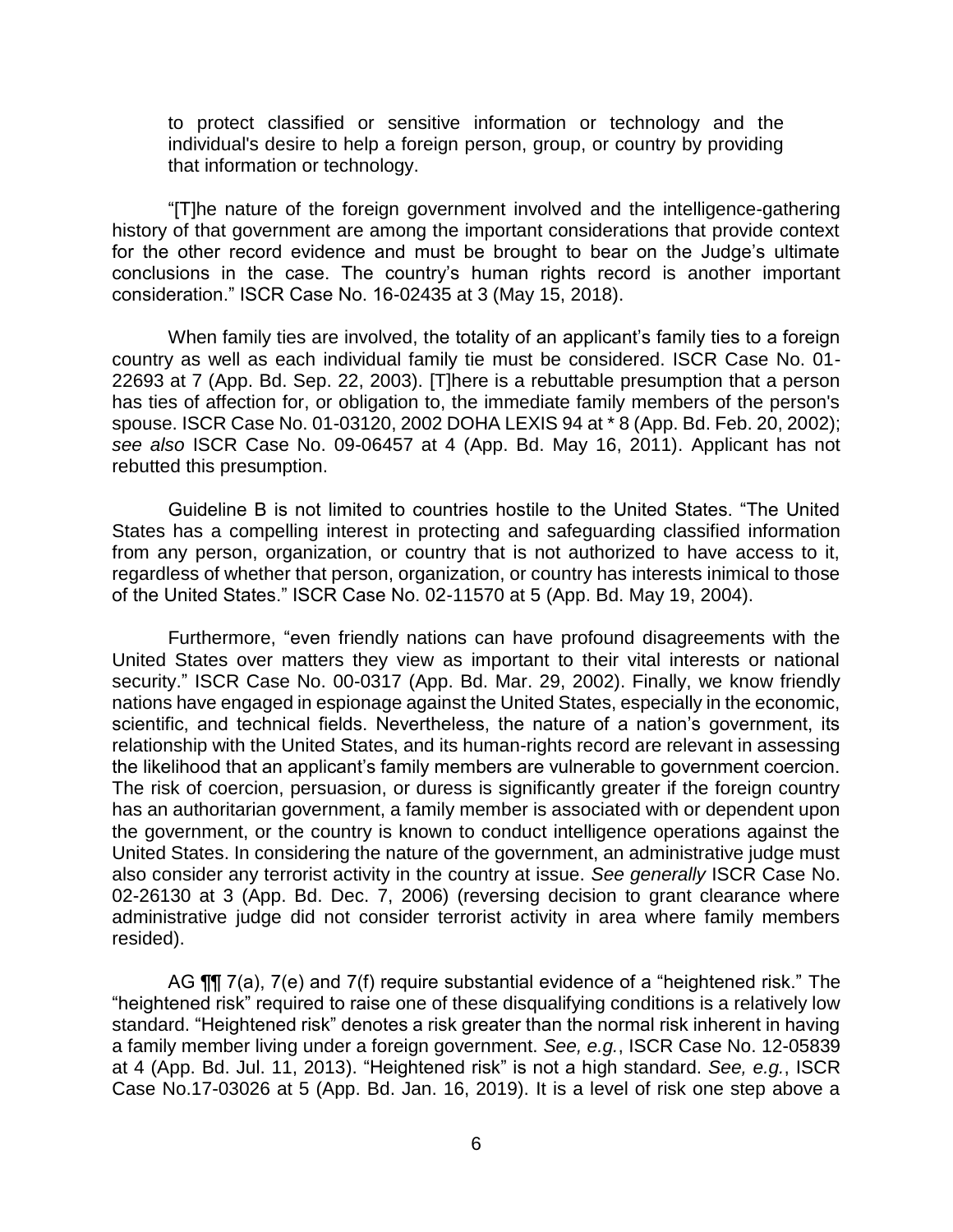State Department Level 1 travel advisory ("exercise normal precaution") and equivalent to the level 2 advisory ("exercise increased caution"). The U.S. Department of State has issued a level 3 advisory ("reconsider travel") for Pakistan due to terrorism and sectarian violence.

AG **[1]** 7(a) and 7(b) are established with respect to Applicant's ties to family technology and military information. In addition, its history of support for terrorism, domestic violence, crimes against foreigners, government corruption, and significant human-rights violations are sufficient to meet the low standard of "heightened risk." The "heightened risk" was recognized in the U.S. State Department Level 3 Travel Advisory (reconsider travel) in February 2022. The same factors that establish a "heightened risk" members that remain in Pakistan. Pakistan has supported the targeting of sensitive U.S. are sufficient to establish a potential risk of a conflict of interest.

The following mitigating conditions are potentially applicable:

AG  $\P$  8(a): the nature of the relationships with foreign persons, the country in which these persons are located, or the positions or activities of those persons in that country are such that it is unlikely the individual will be placed in a position of having to choose between the interests of a foreign individual, group, organization, or government and the interests of the United States;

AG ¶ 8(b): there is no conflict of interest, either because the individual's sense of loyalty or obligation to the foreign person, or allegiance to the group, government, or country is so minimal, or the individual has such deep and longstanding relationships and loyalties in the United States, that the individual can be expected to resolve any conflict of interest in favor of the U.S. interest; and

AG ¶ 8(c): contact or communication with foreign citizens is so casual and infrequent that there is little likelihood that it could create a risk for foreign influence or exploitation.

Applicant has provided very little background information on his grandmother and in-laws living in Pakistan. Applicant maintains regular and recurring contact with each person, and has visited often, but I do not know whether their family members in Pakistan have had any personal or political ties to or employment with the Pakistani government, military, intelligence agencies, defense establishment, or terrorist group. It is understandable that Applicant maintains some ties to his and his spouse's family in Pakistan, but it is not credible that he knowns very little about the family members' backgrounds after maintaining telephone/Internet and personal contact over the years. Additionally, he has not provided clear and convincing information regarding his financial status, community involvement, employment performance, or personal and professional character showing the degree of his ties and loyalty to the U.S.; information that would have been helpful in establishing mitigating credit. Based on the record presented, I am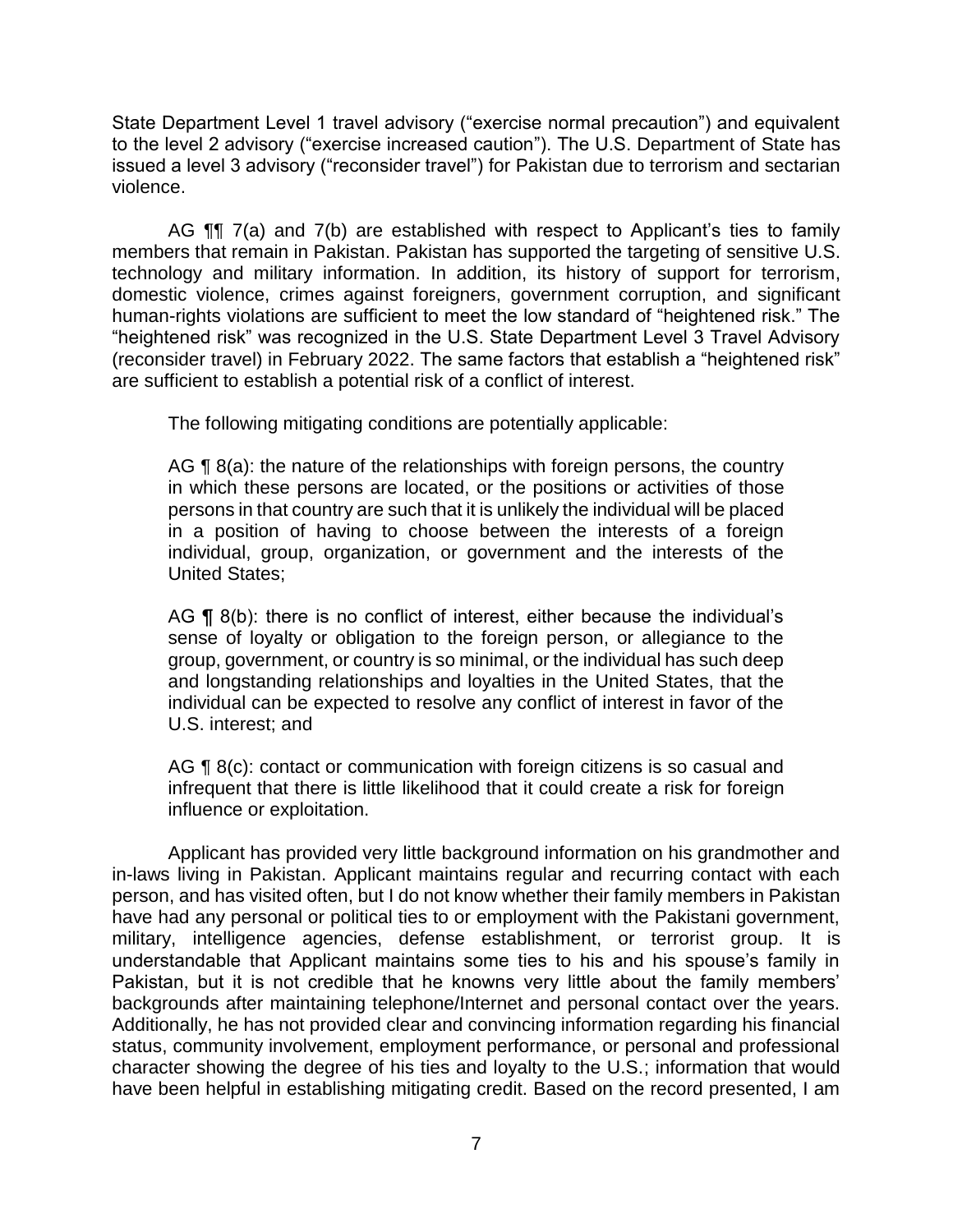unable to conclude that Applicant's close ties to family members in Pakistan would not place him in a conflicted position. As stated above, the protection of the national security is the paramount consideration and any doubt must be resolved in favor of national security. Based on the paucity of information provided in the record, I am unable to find any of the mitigating conditions to be fully applicable.

### **Whole-Person Concept**

 The ultimate determination of whether to grant national security eligibility must be an overall commonsense judgment based upon careful consideration of the guidelines and the whole-person concept. Under the whole-person concept, the administrative judge must evaluate an applicant's eligibility for a security clearance by considering the totality of the applicant's conduct and all relevant circumstances. AG  $\P\P$  2(a), 2(c), and 2(d). The administrative judge should consider the nine adjudicative process factors listed at AG ¶  $2(d)$ .

 I considered all of the potentially disqualifying and mitigating conditions in light of the facts and circumstances surrounding this case. I have incorporated my findings of fact citizenship and efforts to obtain citizenship for his spouse. I also evaluated this case under and comments under Guideline B in my whole-person analysis. I considered Applicant's the conditions in which a conditional clearance may be granted.

 Because Applicant requested a determination on the record without a hearing, I had no opportunity to evaluate his credibility and sincerity based on demeanor, or to further inquire about foreign influence matters. *See* ISCR Case No. 01-12350 at 3-4 (App. Bd. Jul. 23, 2003). After weighing the disqualifying and mitigating conditions under Guideline B, and evaluating all the evidence in the context of the whole person, I conclude Applicant has not met his burden to mitigate the security concerns raised by his ties to foreign nationals residing in Pakistan.

## **Formal Findings**

 Formal findings for or against Applicant on the allegations set forth in the SOR, as required by section E3.1.25 of Enclosure 3 of the Directive, are:

Paragraph 1, Guideline B: AGAINST APPLICANT

Subparagraph 1.a: For Applicant Subparagraphs 1.b-1.d: Against Applicant